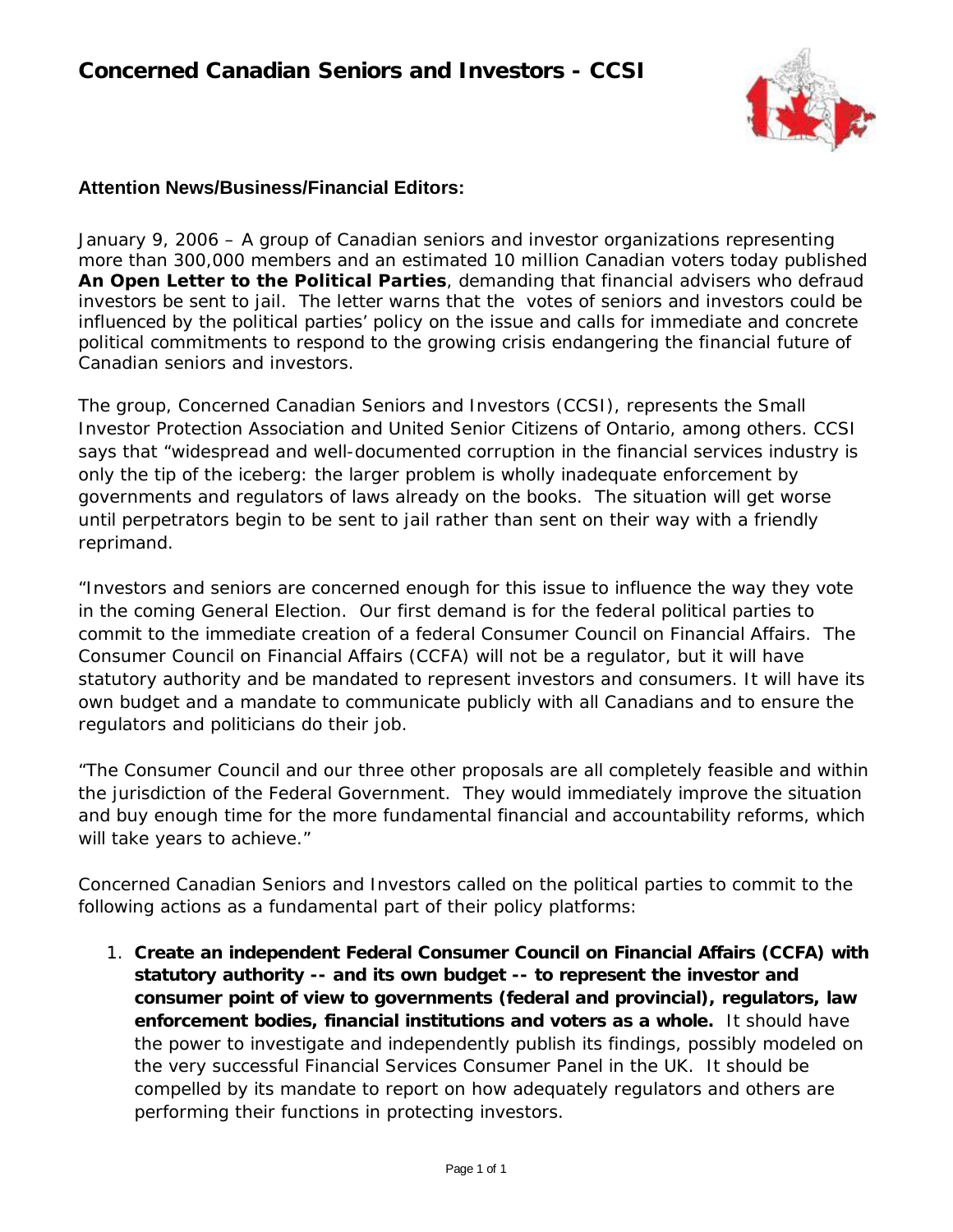

- 2. *Establish a totally independent body for setting accounting and auditing standards, to place Canada on-side with our trading partners.* New balanced rules, and enforcement thereof, are required to minimize the extensive financial abuse that is occurring in Canada. Investor and public interests are being ignored by the people setting standards.
- 3. *Pass a comprehensive Whistleblower Protection Act to protect all Canadians.* It should be drafted and implemented both to protect those reporting abuses and to aid the regulators in unearthing market and competition irregularities.
- 4. *Create a division within the proposed CCFA to provide a one-stop mediating and remedial service for all consumer redress concerns, whether in investment, banking services, real estate or insurance.* Such a body can mediate concerns consumers have with provincial as well as federal bodies, even if it cannot directly impose solutions on non-federal bodies. It should be given full authority to publicize abuses and to draw them to the attention of police and other law enforcement agencies.

CCSI points out that "even David Dodge, the Governor of the Bank of Canada, says Canadian financial services and markets are in serious trouble, and increasingly getting the reputation of being similar to the Wild West. It is therefore clear that we have a crisis that reaches far beyond the thousands of seniors and investors who have had their life savings decimated or destroyed by pitifully inadequate regulation of the financial services industry.

"The time for pious expressions of concern is long past. Investors and seniors are prepared to use their votes to get action from the political parties."

## **Press inquiries should be addressed to:**

Stan Buell Tel: 905-471-2911 or 905-471-2342 Email: *stanbuell@rogers.com*

Dr David Yudelman Tel: 416 463-5023 Fax: 416 463-5108 Email: *info@tellitbetter.com*